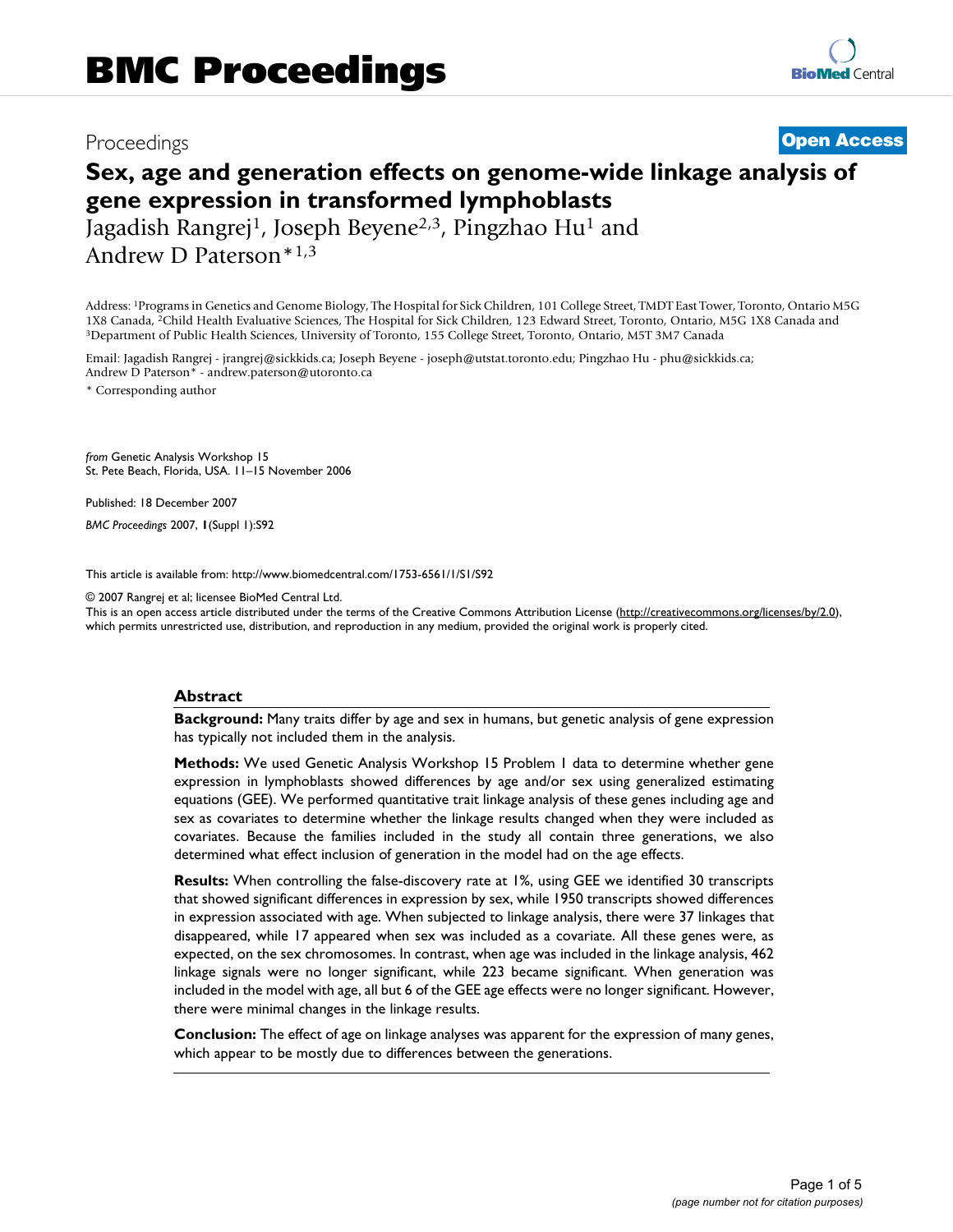#### **Background**

Many traits in humans differ by sex and age, but analyses of gene expression typically do not include them as covariates [1]. It has been shown in simulation studies that incorporating appropriate covariates in linkage analysis improves power without compromising type I error [2]. We were interested to determine if there are loci that influence gene expression whose detection is conditional on inclusion or exclusion of age and/or sex from the analysis. In addition, since the data were from three-generation families, we determined to what extent the age effects are accounted for by generation effects.

#### **Methods**

#### *Association between age and sex, and gene expression*

We used the 3554 transcripts that were reported to show greater variation between than within 94 grandparents from CEPH (Centre d'Etude du Polymorphisme Humain) pedigrees [1]. Age data were obtained from [http://](http://www.coriell.org) [www.coriell.org;](http://www.coriell.org) they were not available for any member of pedigree 1454 and three individuals from three other families. We used generalized estimating equations (GEE) [3] in the computer program R to test whether the expressions of each gene differed by age and sex using family as a clustering variable and using an exchangeable correlation structure. In addition, indicators for generation were also added to the model. We calculated *q*-values to estimate the false-discovery rate for covariate effects [4].

#### *Expression quantitative trait linkage analysis*

Expression quantitative trait linkage (eQTL) analysis was performed using MERLIN-REGRESS v 1.0.1 with a bug fix for missing covariates [5,6]. Mendelian inconsistencies between grandparents and children were removed. Marker allele frequencies for 2871 single-nucleotide polymorphisms (SNPs) were estimated from the data and single-point linkage analysis was used (10,203,534 tests). Variance-components linkage analysis, using MERLIN, was used to analyze the X chromosome because MERLIN-REGRESS cannot analyze X chromosome data. We present results using the following criteria for considering linkage results to be different between the analysis with and without covariates: linkage results with a LOD score >3 and either a 3 LOD unit increase or decrease in linkage when sex or age was included as a covariate. Linkage analysis including age and both age and generation were used to determine what effect including generation had on linkage results.

#### **Results**

#### *Association between age, sex, generation and gene expression*

Descriptive information regarding age and sex are provided in Table 1. From the GEE analysis of gene expression data, Figure 1A shows the distribution of the number of significant tests if different *q*-value thresholds are used for the models with age, sex, and generation. After adjustment for familial correlation there were 30 genes that showed significant differences by sex, compared to 1950 genes that were significantly associated with age (an FDR threshold of 0.01 was used). The respective *p*-values for test of significance were 0.000097 for sex and 0.023 for age. When generation was included in the model (Fig. 1B) only 6 of the age effects remained significant, while generation effects were significant for 277 and 862 genes, for the indicators for the grandparental (g1) and parental (g2) generations respectively (the number of genes with sex effects (29) remained similar). The *p*-values for this model were:  $sex = 8.1 \times 10^{-5}$ ,  $age = 1.6 \times 10^{-5}$ ,  $gl = 0.0014$ , and  $g2 = 0.0053$ .

#### *Expression quantitative trait linkage analysis*

Figure 2 shows the LOD scores with and without sex and age, respectively. Note the greater change in LOD scores when age (Fig. 2B) was included as a covariate than when sex (Fig. 2A) was included. Specifically, 37 linkage signals disappear and 17 appear when sex was included. As expected, all of those traits with linkage results that changed when sex was included map to the sex chromosomes, and the loci showing changes in linkage were on the autosomes (Table 2). Of particular interest were the four genes that are on the X chromosome and for which linkage signals appear on the autosomes when sex is included. This suggests that autosomal loci influence the expression of some genes that escape X-inactivation. For the age analysis, 462 significant linkage results disappeared while 223 appeared when age was included in the analysis. Table 3 provides a list of the 10 top SNPs and traits that show evidence for linkage when age is either included or excluded as a covariate. When linkage analysis was performed with both age and generation as covariates, the change in the linkage results (Fig. 2C) was not as marked as when only age was included as a covariate (Fig. 2B). According to our criteria, only four linkage results disappeared when generation was added to age, and none appeared.

### **Discussion**

We found that the majority of genes show significant differences in expression by age, while only a subset show significant sex differences. There were more linkage signals that were no longer significant when sex or age were included as covariates than appeared as a consequence of inclusion of these covariates. When generation was also included in the linkage analysis with age, few linkage results changed. Limitations of our analysis include the fact that age data were missing for all individuals in one family and for three individuals in other families.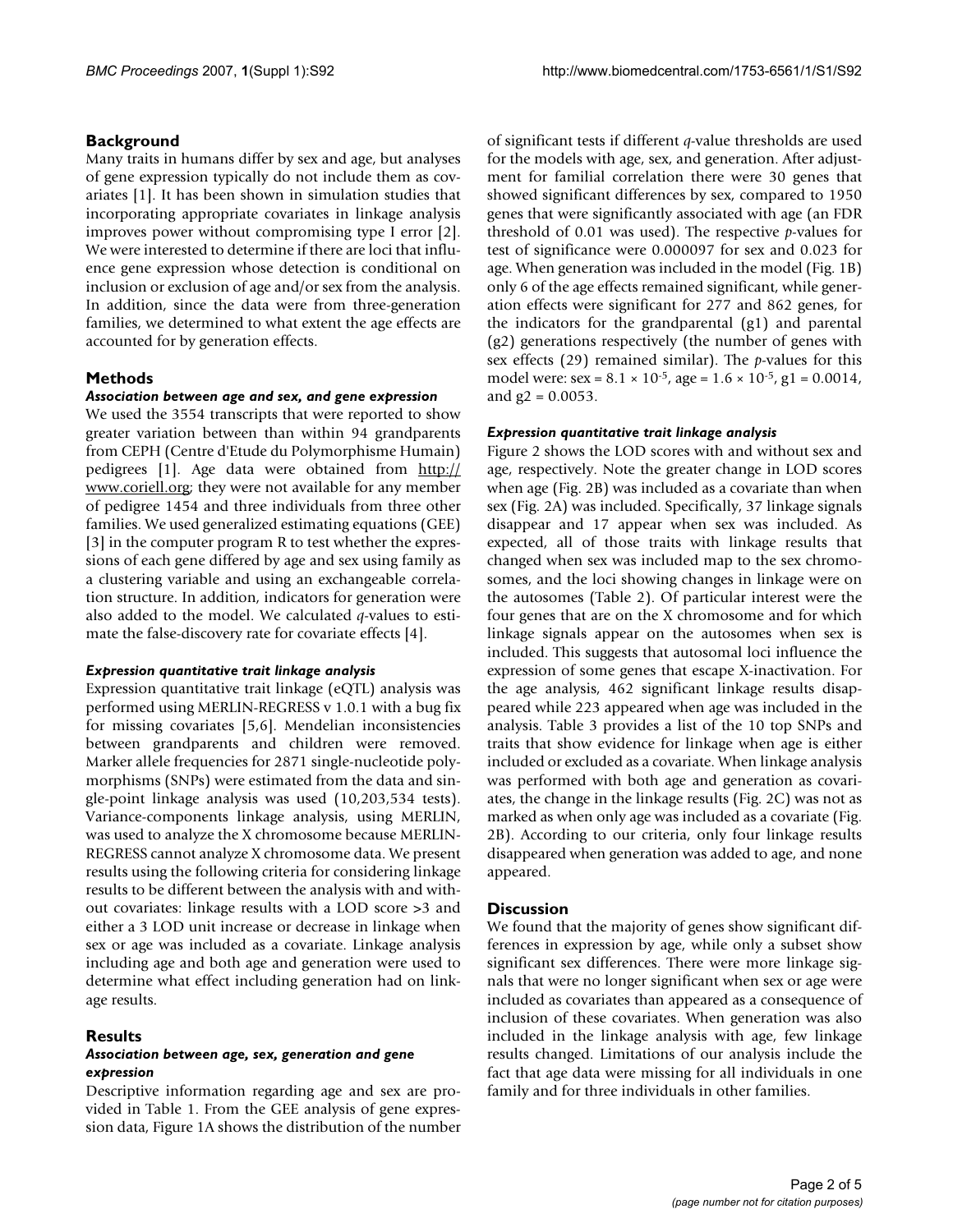

**Distribution of the number of gene expressions that are significant in the GEE model for the range of** *q***-values**. A, Covariates are sex and age; B, sex, age, and grandparental (gen1) and parental (gen2) generation.

In addition, we took a blanket approach to all traits because performing detailed diagnostics for numerous traits is not straightforward. To investigate the potential risks of this approach, we examined the trait distributions for the linkage results that changed dramatically when either sex or age was included as covariate (Tables 2 and 3). As expected, many of the traits that had marked sex effects on linkage results were bimodally distributed, which may result in false-positive linkage results [7]. Interestingly, when we repeated linkage analyses for loci where age and sex had marked effects using the variancecomponents methodology (as opposed to MERLIN-REGRESS), there was little difference between inclusion and exclusion of the covariate, raising concern about the validity of the regression results.

Morley et al. [1] selected genes for linkage analysis based on greater variance between, compared to within, individuals. They performed this analysis on the grandparents: of those available in this data set, the mean age was 72 years  $(SD = 8$ , range = 61–92). However, the grandparents were extracted from linkage analysis. Only the traits of children, whose mean age was 18 years (SD =  $8$ , ranges =  $3-$ 37) were used for the linkage analysis. Reasons for this may be related to limitation of available methods or a decision to attempt to reduce age effects. However, if the variance is not the same for grandparents and children, then such an approach may results in genes that are falsely included or excluded from the genetic linkage analysis. Furthermore, although in our analysis we used age, the age effects are mostly removed when generation was

|  |  |  |  | Table 1: Descriptive information about age and sex |  |
|--|--|--|--|----------------------------------------------------|--|
|--|--|--|--|----------------------------------------------------|--|

|        |    |               | aAge                |                      |                    |  |
|--------|----|---------------|---------------------|----------------------|--------------------|--|
| Sex    | N  | N missing age | Grandparent         | Parent               | Child              |  |
| Male   | 99 |               | $73 \pm 9(61 - 92)$ | $46 \pm 7(39 - 66)$  | $17 \pm 7(5 - 34)$ |  |
| Female | 95 |               | $70 \pm 7(61 - 85)$ | $46 \pm 5 (39 - 59)$ | $18 \pm 8(5 - 37)$ |  |

aAges are given as mean ± SD (range).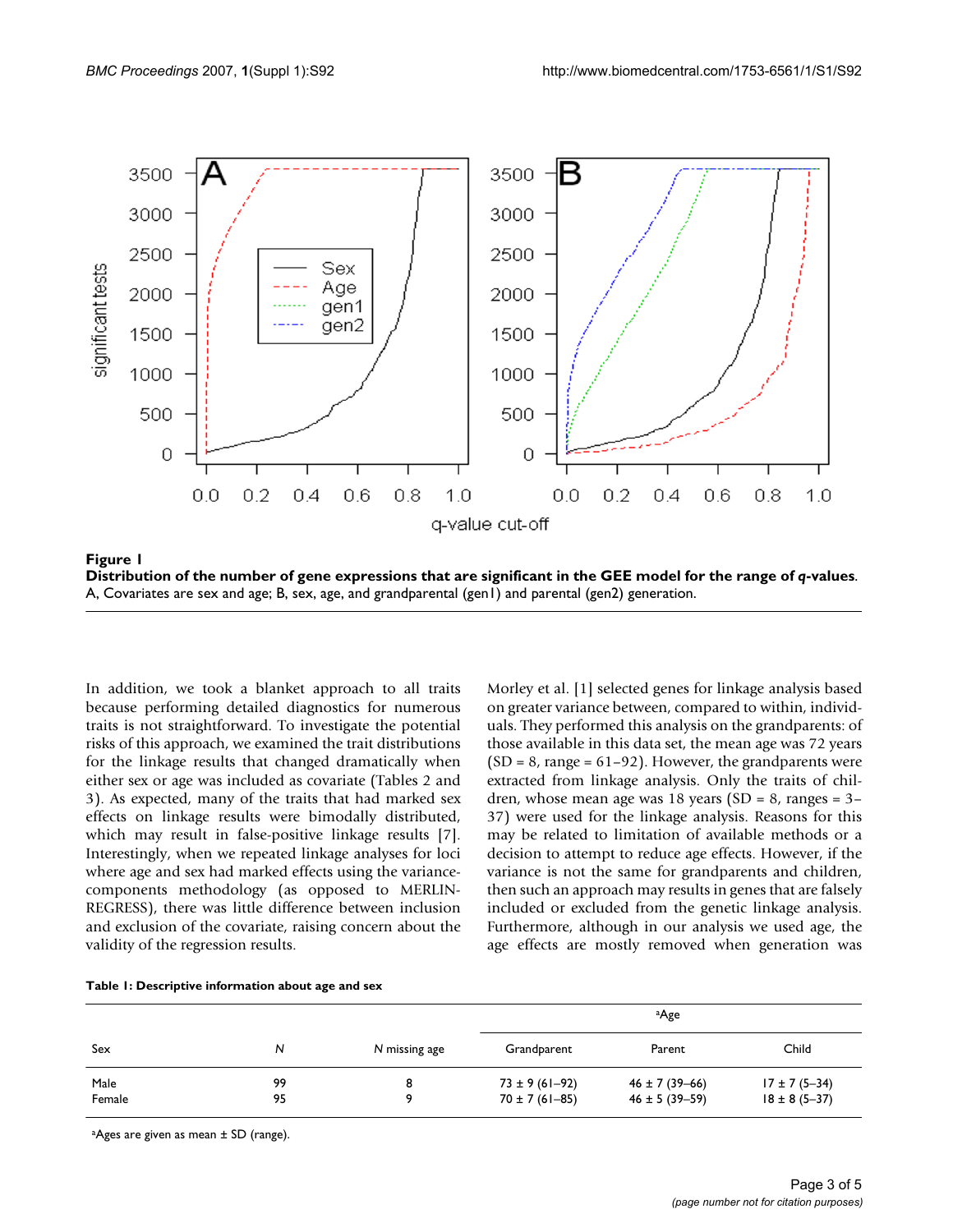

#### Figure 2

**Distribution of LOD scores when covariates are included in linkage analysis**. Sex (A) or age (B) were included as covariates and are plotted on vertical axis, compared to no covariates on the horizontal axis. C, On the vertical axis age and generation were included as covariates, compared to age as a covariate on the horizontal axis. The solid line indicates symmetry, the dashed lines are at ±3 LOD scores from symmetry.

#### **Table 2: Marked changes in linkage when sex was included as a covariate**

| SNPa      |                 | Trait         |                 | LOD scores  |          |                          |  |
|-----------|-----------------|---------------|-----------------|-------------|----------|--------------------------|--|
| Rs no.    | Location Chr:Mb | Gene          | Location Chr:Mb | Without sex | With sex | Change when sex included |  |
| rs1515504 | 6:11.1          | <b>SMCY</b>   | Y:20.3          | 0.00        | 4.68     | 4.68                     |  |
| rs1885567 | 20:16.6         | DDX3Y         | Y:13.5          | 0.02        | 4.12     | 4.11                     |  |
| rs1861606 | 12:22.3         | <b>SMCILI</b> | X:53.4          | 0.83        | 4.43     | 3.60                     |  |
| rs239345  | 16:23.3         | <b>UTY</b>    | Y:14.0          | 0.11        | 3.69     | 3.57                     |  |
| rs216896  | 12:6.0          | STS           | X:7.2           | 0.17        | 3.75     | 3.57                     |  |
| rs1959305 | 15:26.1         | <b>EIFIAX</b> | X:20.1          | 0.06        | 3.63     | 3.57                     |  |
| rs540224  | 3:39.0          | <b>EIFIAY</b> | Y:21.2          | 0.03        | 3.58     | 3.55                     |  |
| rs411602  | 18:6.1          | <b>EIFIAY</b> | Y:21.2          | 0.00        | 3.49     | 3.49                     |  |
| rs2027871 | 20:42.6         | DDX3Y         | Y:13.5          | 0.00        | 3.43     | 3.43                     |  |
| rs1933121 | 14:37.4         | <b>EIFIAY</b> | Y:21.2          | 0.29        | 3.66     | 3.37                     |  |
| rs1884910 | 20:54.5         | <b>XIST</b>   | X:13.2          | 5.55        | 1.03     | $-4.52$                  |  |
| rs739495  | 19:40.4         | USP9Y         | Y:13.4          | 4.76        | 0.36     | $-4.41$                  |  |
| rs1892687 | 21:35.2         | <b>SMCY</b>   | Y:20.3          | 4.40        | 0.00     | $-4.40$                  |  |
| rs1979797 | 7:32.6          | <b>XIST</b>   | X:13.2          | 4.82        | 0.43     | $-4.39$                  |  |
| rs983740  | 10:20.8         | DDX3Y         | Y:13.5          | 4.95        | 0.60     | $-4.35$                  |  |
| rs1055403 | 7:30.7          | <b>EIFIAY</b> | Y:21.2          | 4.46        | 0.15     | $-4.30$                  |  |
| rs715257  | 10:13.2         | DDX3Y         | Y:13.5          | 4.16        | 0.00     | $-4.16$                  |  |
| rs983740  | 10:20.8         | <b>EIFIAY</b> | Y:21.2          | 4.25        | 0.16     | $-4.09$                  |  |
| rs715257  | 10:13.2         | <b>EIFIAY</b> | Y:21.2          | 4.07        | 0.00     | $-4.07$                  |  |
| rs1364161 | 17:2.1          | DDX3Y         | Y:13.5          | 4.14        | 0.09     | $-4.05$                  |  |

aThe 10 top SNPs and traits for which there is evidence for linkage when sex either included or excluded as a covariate are shown as examples.